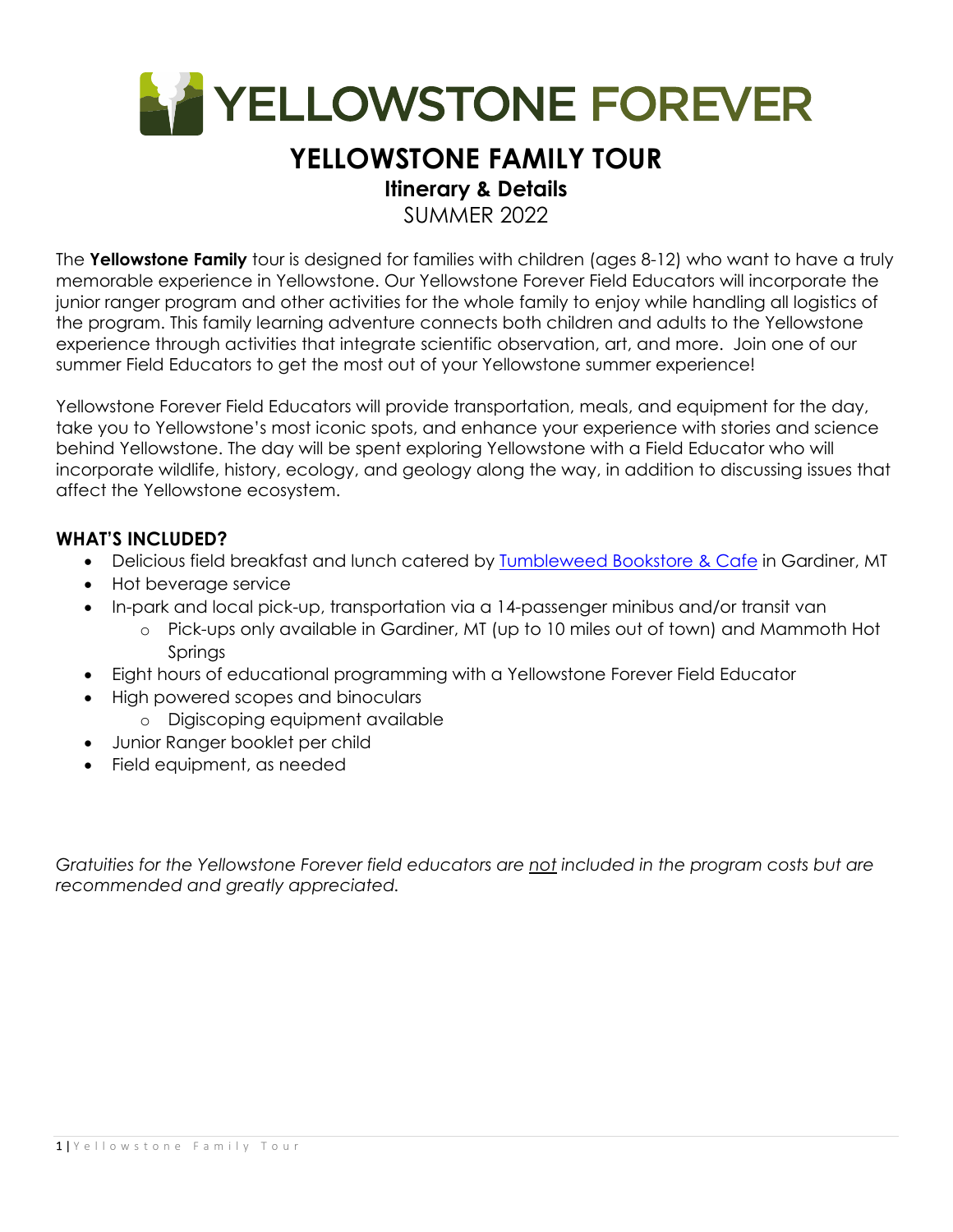## **PROGRAM ITINERARY**

The itinerary is designed to take advantage of the best opportunities in the park, but may be adjusted to adapt to weather conditions, wildlife activity, holidays, and road construction.

You'll begin with a short orientation, where the Field Educator will cover the plans for the day and answer any questions the participants may have. Times will vary based upon your selected pick-up time; earlier start times are recommended for best chances of seeing wildlife.

**Itinerary Day's itinerary will depend on the desired tour option**  *Select one of our tour types from the following options, and we will cater the tour to your family: 1) Lamar Valley Wildlife Watching 2) Grand Canyon of the Yellowstone 3) Geysers, Mudpots, and Hot Springs 4) Yellowstone Day Hiking \*You will be able to select your desired tour option during the booking process. Once you select the Yellowstone Family Tour, you will then be presented with the list of tour options above to choose from.*  **Details Each tour option is outlined on our private tour page for more details** Breakfast and lunch, in the field, will be provided - location TBD

### **ACTIVITY LEVEL**

#### **How fit do you need to be?**

- This program can be accommodated to the group's desired activity level.
- To learn more about how specific medical conditions can be affected by Yellowstone's environment and our activities, please visit our site page on health information.

**To participate in this program, each participant must fill out and sign a health questionnaire and assumption of risk waiver.** 

### **WHOM TO CONTACT**

**For any questions, concerns, or additional information please contact the following:** 

- Program questions, refunds, and bookings contact Yellowstone Forever at institute@yellowstone.org or 406-848-2400 extension 3
- Road updates, park conditions, and general park information contact Yellowstone National Park Service at https://www.nps.gov/yell/contacts.htm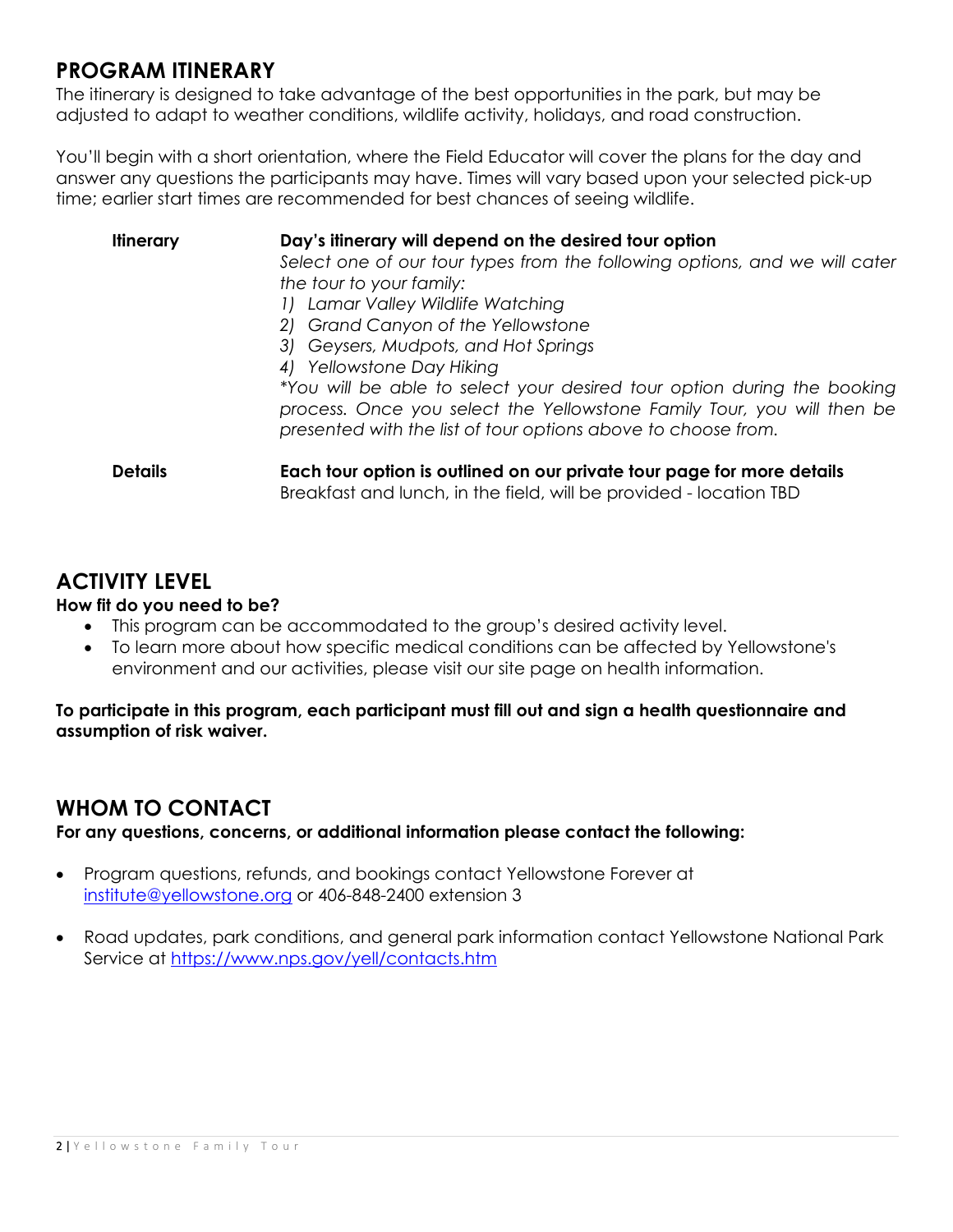# **CANCELLATION AND REFUND POLICY**

The following policies apply to this program if you cancel:

- 60 days or more prior to the start of your package, 100% of your payment will be refunded.
- 30 days or more prior to the start of your package, 50% of your payment will be refunded.
- If you cancel with fewer than 30 days before the start of your program, your full payment will be forfeited.

Please call Yellowstone Forever at 406-848-2400 extension 3 to cancel.

#### **We recommend the purchase of travel insurance to help protect you against financial loss if you must cancel or interrupt your trip due to unforeseen circumstances.**

# **COVID-19 HEALTH & SAFETY**

Yellowstone Forever continues to adopt appropriate sanitization measures as prescribed by the Centers for Disease Control and Prevention (CDC). Guests are encouraged to refer to this respected resource when making near-term travel plans.

Yellowstone Forever is in frequent contact with local authorities and partners such as county health departments and the National Park Service to continually monitor the situation on a regional level. We are closely monitoring government policy changes, CDC guidelines, government mandates, and public health advancements, and will continue to make changes as necessary and appropriate to operations.

These protocols have been updated as of September 2021, please visit our website: https://www.yellowstone.org/covid-19-health-safety/ for up-to-date protocols and information.

### **COVID-19 guidelines for program participants:**

- Program participants should stay home if they are feeling any COVID-19 symptoms.
- At the beginning of each program participants will be asked the following screening questions. If a participant answers "yes" to any of these questions they will not be permitted to attend a Yellowstone Forever course.
	- o "Have you had a fever of over 100.4 °F or experienced shortness of breath or coughing in the last 10 days?"
	- o "Have you been in contact with any individual known to have tested positive for COVID-19 within the last 14 days?"
- Each participant will have their temperature taken upon arrival of each program day. If a participant has a fever, they will not be permitted on the program.
- All participants, instructors, guest speakers, and program volunteers are required to wear masks indoors and in vehicles. Masks will not be required during hikes but will be recommended during outdoor stops where six feet of distance cannot be observed.
- Participants should bring their own mask(s).
- Participants will be asked to maintain social distancing practices during the program.
	- Driver and passengers are not allowed to eat or drink on Yellowstone Forever vehicles.
		- o Only the program instructors are permitted to serve lunch, snacks, and drinks to participants. No food or drink self-service will be available while on the program.
- Each vehicle will be disinfected before and after each trip.
- Spotting scopes and binoculars will be disinfected between programs.
	- o Digiscoping (phone or tablet attached to a scope) will be available so that participants can view without touching the scope, if so desired.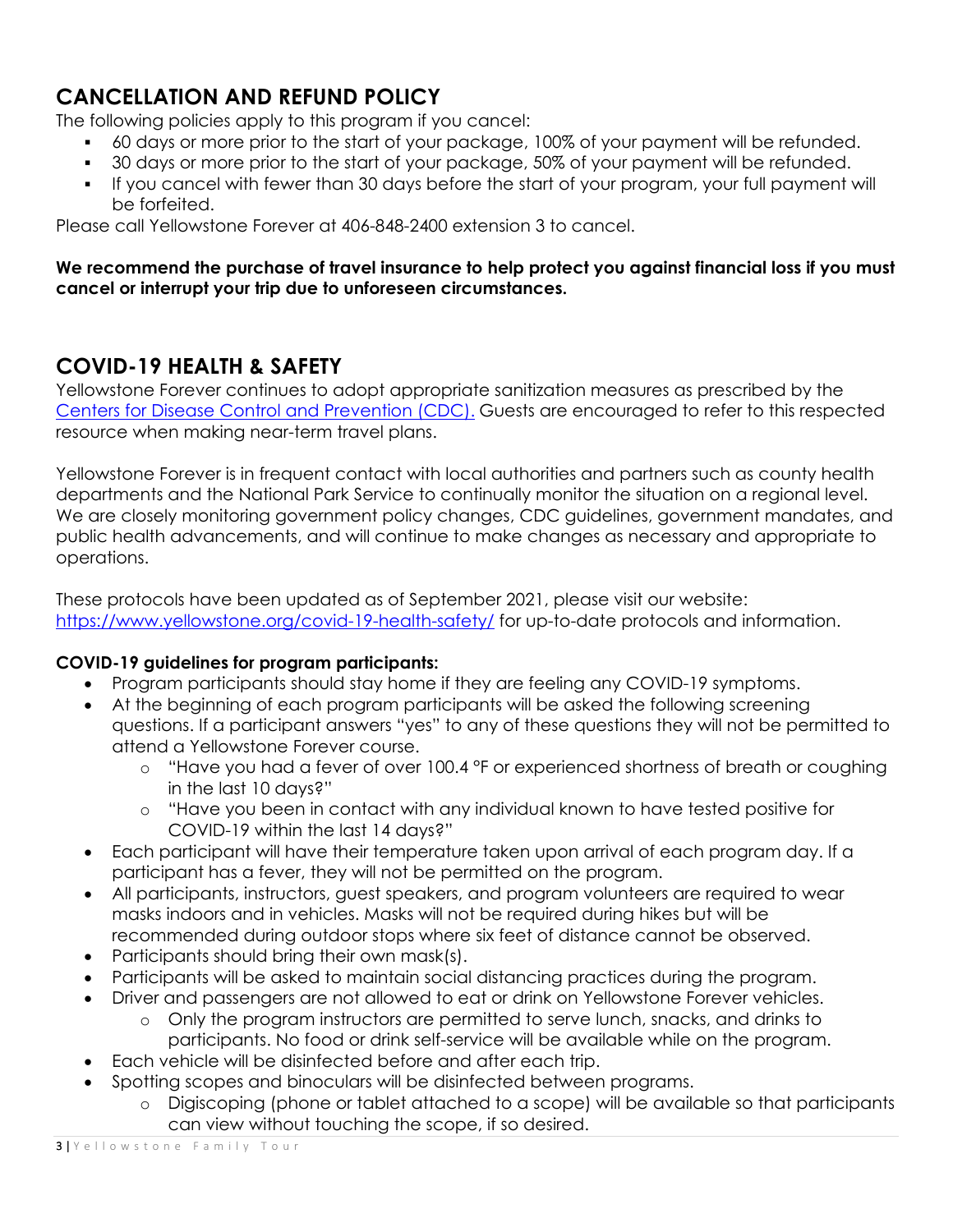# **GENERAL EQUIPMENT & CLOTHING LIST**

Much of the program time will be spent outdoors, and participants should be prepared for a variety of mountain weather conditions and temperatures. Appropriate clothing, equipment, and footwear are important. Summer temperatures can range from below freezing in the mornings to 85 Fahrenheit in the afternoons. The layered use of garments for protection against the wind, sun, and temperature extremes should guide clothing choices. **\*The Field Educator will be carrying a first aid kit, bear spray, and emergency communication device.**

#### **Equipment:**

- **Mask,** facial masks will be required to wear in all vehicles and facilities, and outdoors where social distancing is not possible
- **Hand Sanitizer**
- **Daypack,** with enough capacity to carry extra clothes, water, lunch, camera, binoculars, etc.
- **Water bottle**
- **Sunglasses**
- **Sunscreen/Lip protector,** sun at high altitude can burn unprotected skin quickly
- **Optics,** camera and binoculars

#### **Clothing:**

- **Insulating underwear**, capilene, polypropylene, wool, or similar wicking fabric
- **Midweight insulating layer**, a light synthetic fleece or wool shirt/pullover
- **Heavyweight insulating layer,** wool, down, or heavy-weight fleece jacket
- **Waterproof and windproof outer layer,** lightweight and breathable, jackets and pants
- **Pants,** wool, fleece pants are preferred, no cotton
- **Hat**, both a brimmed sun hat and an insulating hat for cool weather
- **Gloves,** lightweight glove liners and a pair of wool/fleece gloves or mittens
- **Socks,** specifically designed for hiking, that wick moisture
- **Hiking boots that provide stability and traction** make sure they are broken in, comfortable, and do not cause hot spots or blisters

### **ABOUT YELLOWSTONE FOREVER**

#### **Park Stores**

Yellowstone Forever park stores feature more than 900 books, maps, and videos to help participants plan their visit, along with a wide selection of shirts, hats, and other logo items. Yellowstone Forever members receive a 15% discount on merchandise online or at any of the locations in and around Yellowstone. Proceeds directly support Yellowstone.

Visit: shop.yellowstone.org

#### **Membership Program**

Yellowstone Forever members directly fund visitor education and park preservation. Benefits include:

- Seasonal lodging discounts throughout Yellowstone National Park.
- 15% discount on merchandise at all Park Stores locations, including the online store, Yellowstone National Park Lodges gift shop and Yellowstone General Stores. Exclusions apply.
- Discounts at over 400 participating public land stores across the country.
- A library card for the Yellowstone Heritage and Research Center.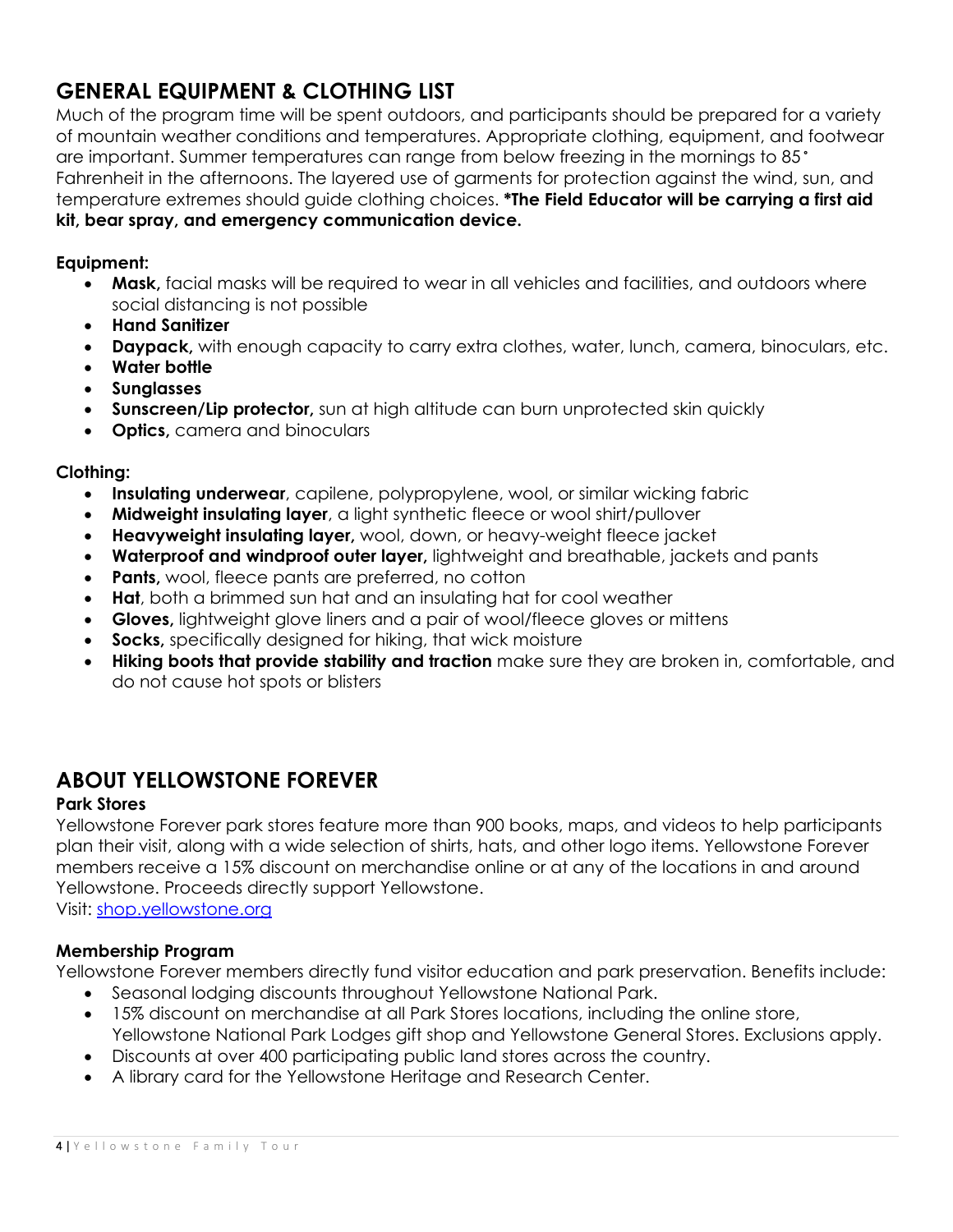## **CODE OF ETHICS**

Yellowstone Forever is committed to demonstrating a high standard of appropriate and ethical behavior in Yellowstone. As a participant on a Yellowstone Forever program, participants will adhere to the following Code of Ethics. In addition to the ethics highlighted below, the Yellowstone Forever abides by all National Park Service rules and regulations, in addition to practicing Leave No Trace guidelines for traveling responsibly in the wilderness.

**Observing wildlife:** Groups will do their best to have as little impact on wildlife as possible. Animals will be observed from a distance, using high-powered spotting scopes to help keep the group presence from affecting their behavior. Participants should not expect to get close-up photographs of wildlife. Yellowstone Forever adheres to National Park Service regulations by keeping a minimum distance of 25 yards from bison, elk, bighorn sheep, deer, moose, coyotes, and nesting birds and 100 yards from bears and wolves. Wildlife will not be enticed with food, animal calls, or any actions that change their behavior.

**Leave what you find:** It is illegal to remove natural or cultural artifacts (plants, animals, bones, rocks, etc.) from Yellowstone. Yellowstone Forever educators have permission from the National Park Service to manipulate plants, rocks, bones, etc. for educational purposes and will return them to their natural positions and locations.

**General etiquette:** Yellowstone Forever groups will be considerate of other visitors and respect the quality of their experience. Voices and vehicle sounds carry great distances and affect both wildlife and people—remaining silent or very quiet while watching wildlife lets the sounds of Yellowstone (including wolf howls) prevail.

**Roads and vehicles:** Expect wildlife on the road and drive at or below the posted park speed limits. When stopping to observe wildlife or other park features, Yellowstone Forever field educators will move vehicles entirely off the road. If there is no safe pullout available, educators will drive to the next safe place and walk back to observe the wildlife. Yellowstone Forever will not stop in the middle of the road and should a traffic jam develop because of the group's activities, the activity will cease.

**Properly dispose of waste:** Participants will pack out all trash, leftover food, and litter. Field Educators will discuss techniques for properly disposing of human waste in the field.

**Traveling lightly:** When hiking or walking in Yellowstone, groups will use existing trails and boardwalks. Hikers will follow appropriate techniques when walking off-trail - walking around muddy or wet places in the trail increases erosion and negatively affects the resource; proper equipment is essential to hiking ethically. Participants should come adequately prepared with the equipment listed for the program and should expect to walk through mud, snow, or puddles in the trail.